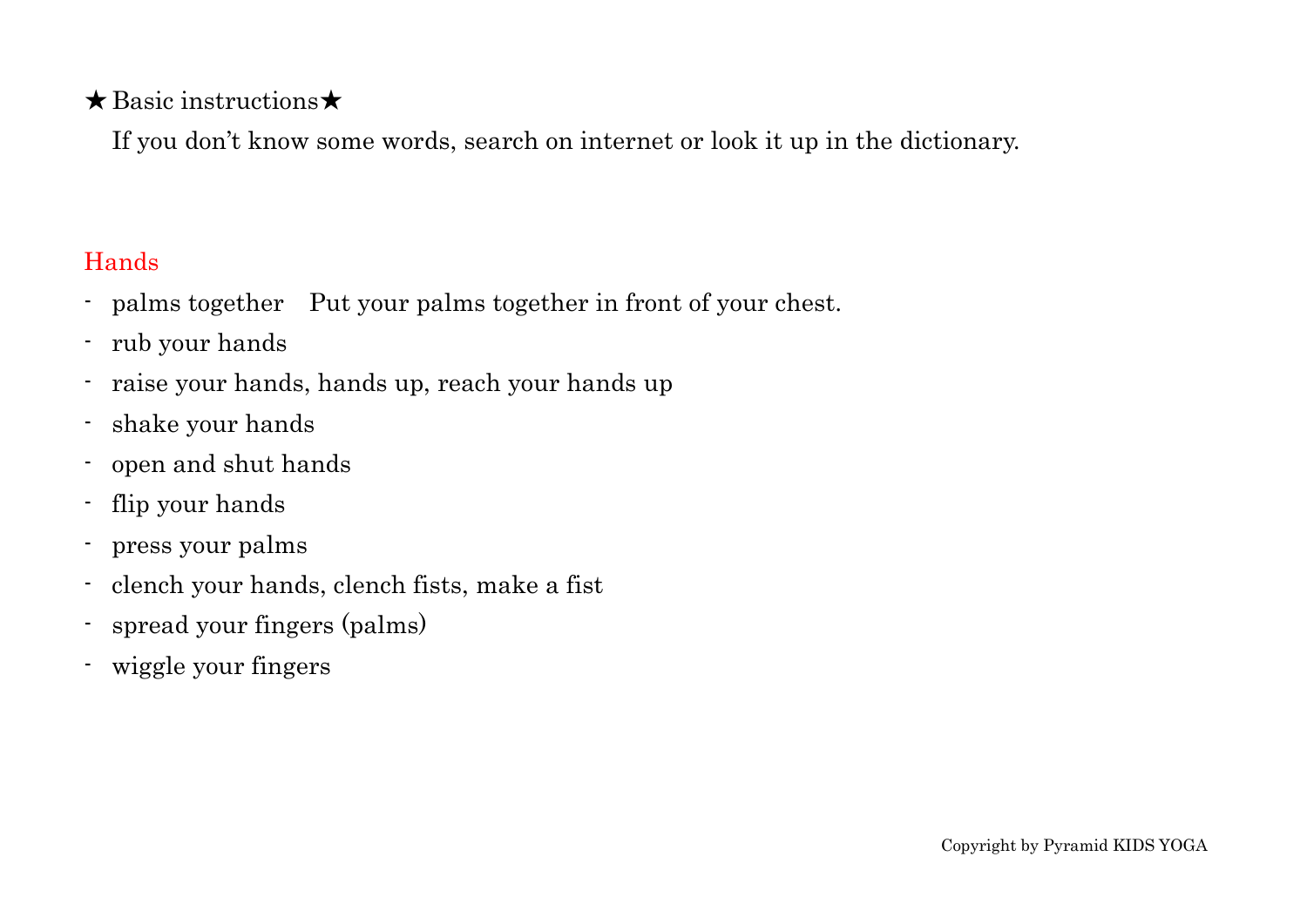#### Arms

- stretch your arms, extend your arms
- bend your arms
- put your arms parallel to the floor

#### Legs

- stretch your legs, extend your legs
- bend your legs
- split your legs
- cross your legs
- cross your right leg over the left
- sit with your legs stretched
- sit comfortably with your legs crossed
- engage both legs toward the midline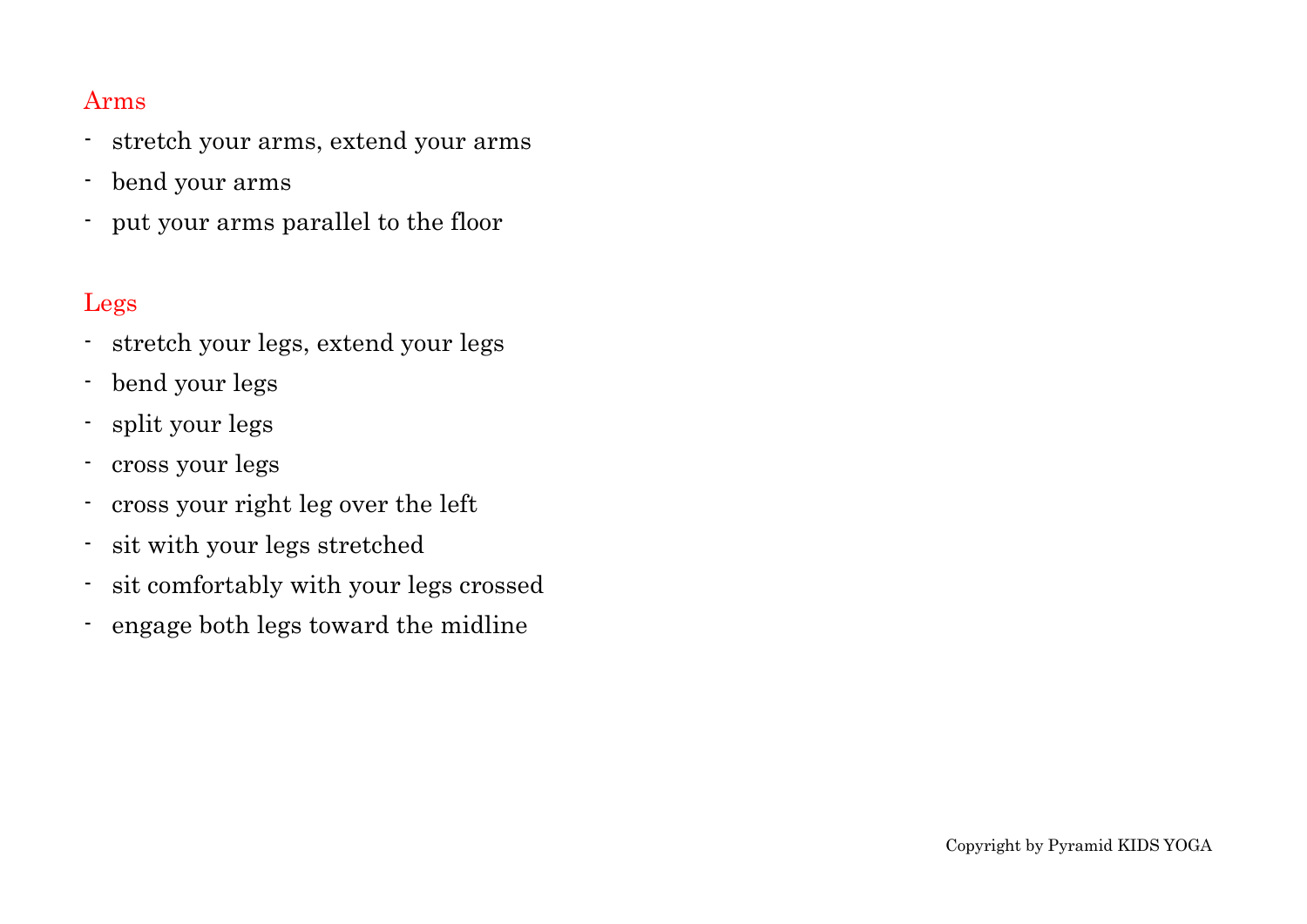#### Feet

- put your feet apart
- put your feet out (sitting position)
- flex your feet
- turn your right foot inside
- point toes forward
- put the soloes together, soles together
- catch your ankle, hold your ankles, grab your ankle
- tuck your toes under

#### Knees

- put your knees down
- hold your knees, hug your knees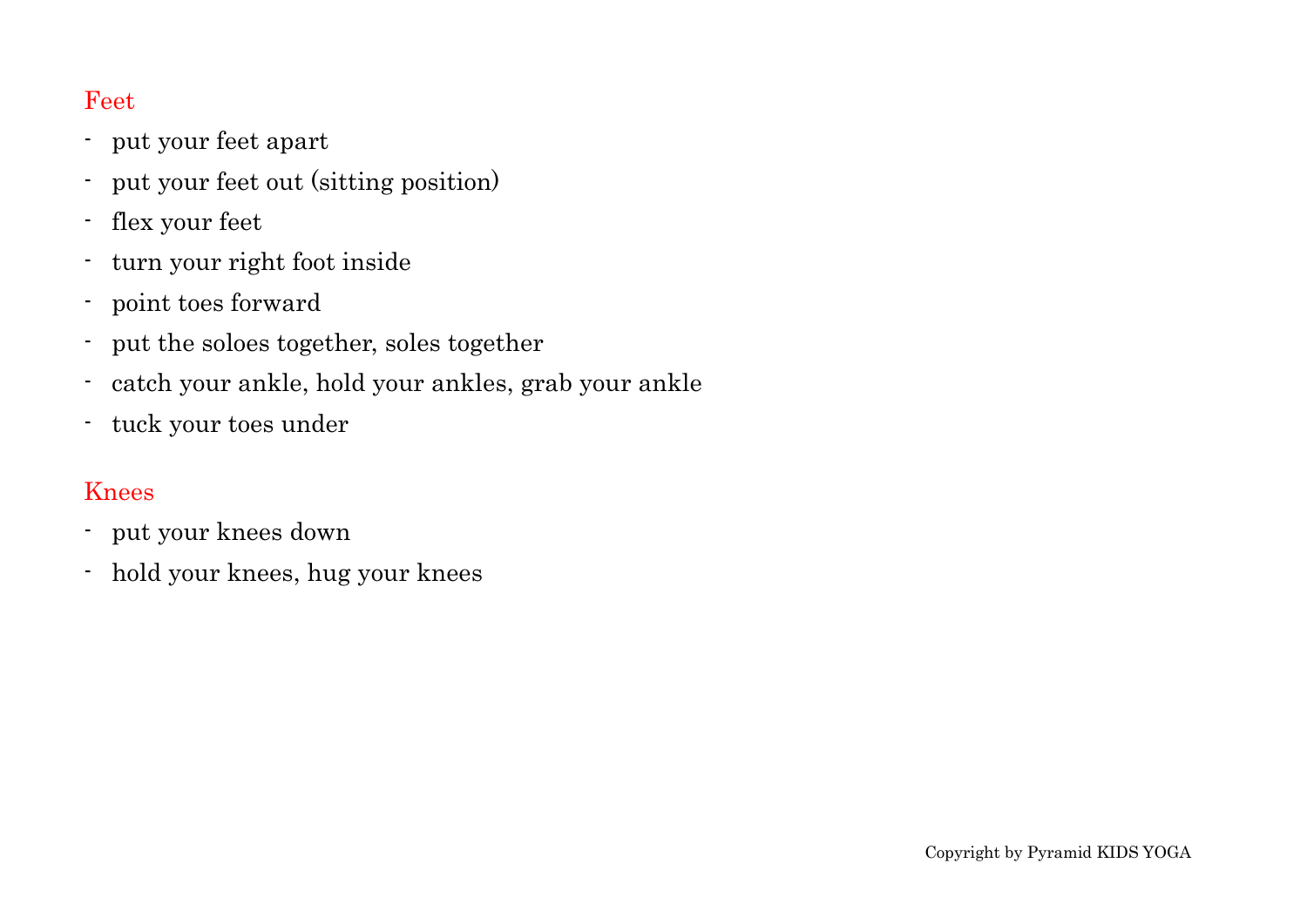### Body

- bend forward from your hip
- hinge forward, lean forward
- bend backward
- lie on your stomach
- lie on your back
- twist to the right side
- go to sitting posture (position)
- go to standing posture (position)

#### Stomach

- contract your stomach (abdomen, abs)
- engage your stomach
- pull your stomach
- pull your belly button, draw your belly button
- strain the lower abdomen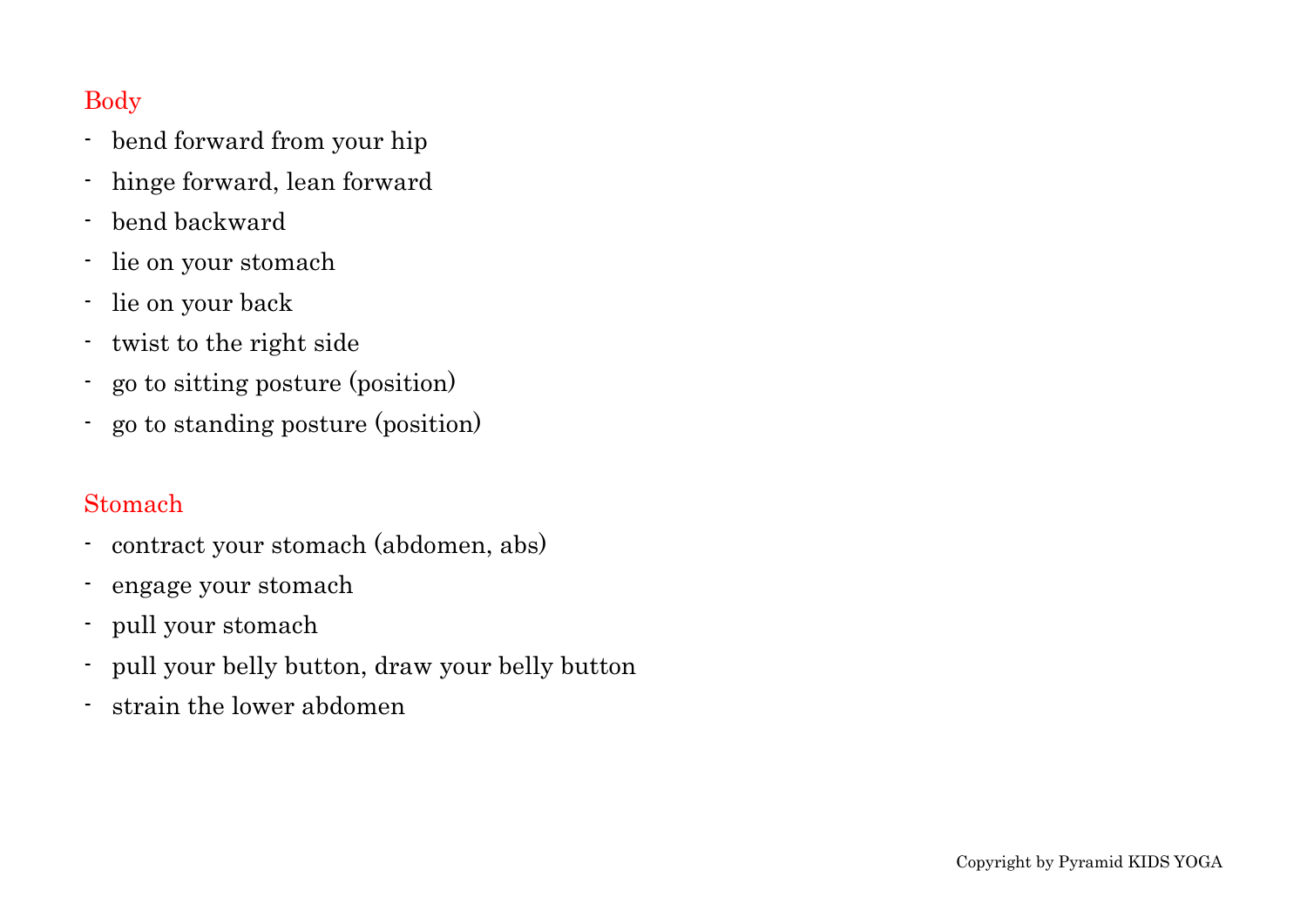#### Chest

- open your chest, expand your chest

#### Bottom

- contract your bottom
- shake your hips

# Chin

- keep your chin in, chin in
- tilt your chin, chin down

### **Shoulders**

- shrug your shoulders
- rotate your shoulders

# Eyes

- open your eyes, close your eyes
- blink your eyes